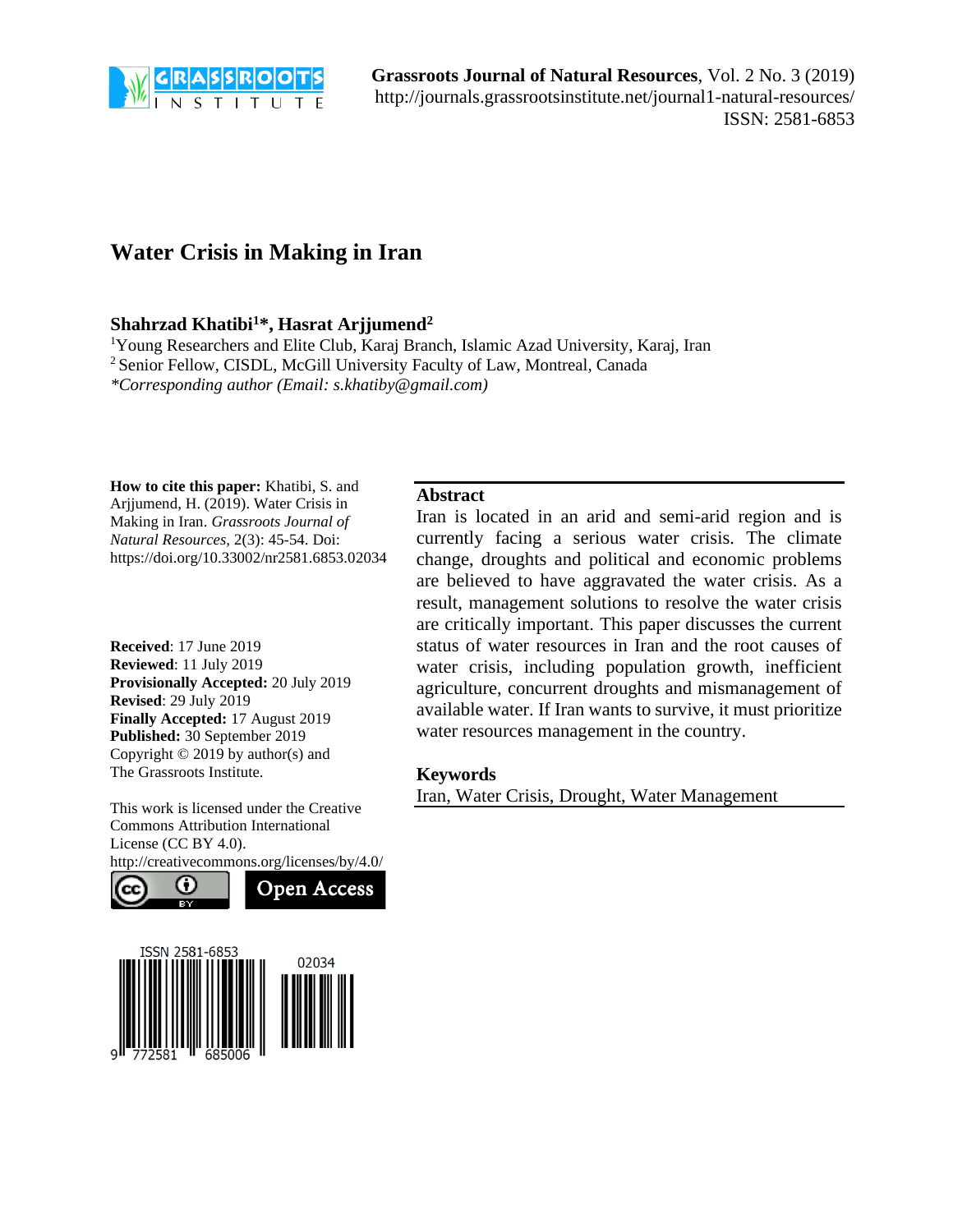# **Introduction**

Conservation of natural resources is one of the main characteristics of sustainable development. Increasing population and increasing demand for natural resources lead to competition among people to provide food and call upon preservation and judicious use of these resources (Ashoori *et al*., 2016). Water is the most important resource for agricultural production and food security. Considering acute shortages of water and high demands on this scare resources, proper management and planning to sustain this resource are highly solicited (Gholamrezai and Sepahvand, 2017). In contemporary world, water crisis is one of the most important issues because about ¼ of the world's population is facing water shortages. The excessive use of water resources, poor management of water in agriculture sector, climate change and pollution have led to the drying up of rivers and groundwater (FAO, 2014). With increasing water scarcity and the numbers of the rural poor, especially in semi-arid region where drought and floods are expected to rise, access to freshwater for livestock and human's domestic consumption has become more vital than access to education and health services (UN-Water, 2006). The shortage of water resource is not specific to one region; more than 43 countries in the world are facing this crisis. The United Nations has warned that if the world continues to consume water at current rate, almost 1.8 billion people in the world will have faced water shortage by the year 2025 (FAO, 2007; WWAP, 2012).

Falling in Central Asian arid zone, Iran is not excluded from water crises. Iran comprises 0.36 of the world's fresh water supplies. The average rainfall is 251 mm/year, which is less than one-third of global average rainfall (Ardekanian, 2005). Iran receives 130 million cubic meters (MCM) of which 92% is utilized in agriculture sector, 6% for urban supply and 2% for industrial purposes (Iran Daily, 2015). Dry spells are common in Iran, for instance, between 1999 and 2002, Iran was critically affected by droughts that caused US\$305 billion loss with casualty of 800,000 livestock and dried reservoirs and lakes. At that time, most of the rivers dried-up or became remarkably shallow (Ansari-amoli, Naeini and Ravan, 2006).

In Iran, drought is concurrent phenomenon causing wide range effects on the environment. For instance, lake Hamoun located in the southeastern Iran, which was the largest freshwater in the country where fishermen took 12,000 tons of fish from, has disappeared now leading to rise of sandstorms and speedy winds in that area causing soil erosion in many southeastern villages (Foltz, 2002). Drought is seriously affecting country's development programs and creating widespread political, social and economic crises including a vulnerability of rural households who can no longer cope with acute water shortage. They are facing challenges of hunger, unemployment, illness, etc. (Sharafi and Zarafshani, 2011). Hence, if there is not any proper management, water crisis will lead to serious consequences in the form of social, economic and political issues (Rezaei *et al.,* 2017). Based on a review, this paper presents an overview of the current state of water in Iran and challenges furthermore. It also suggests management solutions to solve this crisis.

## **Review and Discussion**

# *Environmental Evidence of Water Crisis in Iran*

The water crisis is generally determined using the indices such as the Falcon Marc Index, the UN Index and the International Institute for Water Management Index. Based on Falcon Marc Index, status of Iranian water resources is supposed to be under acute stress and crisis (Ehsani and Khaledi,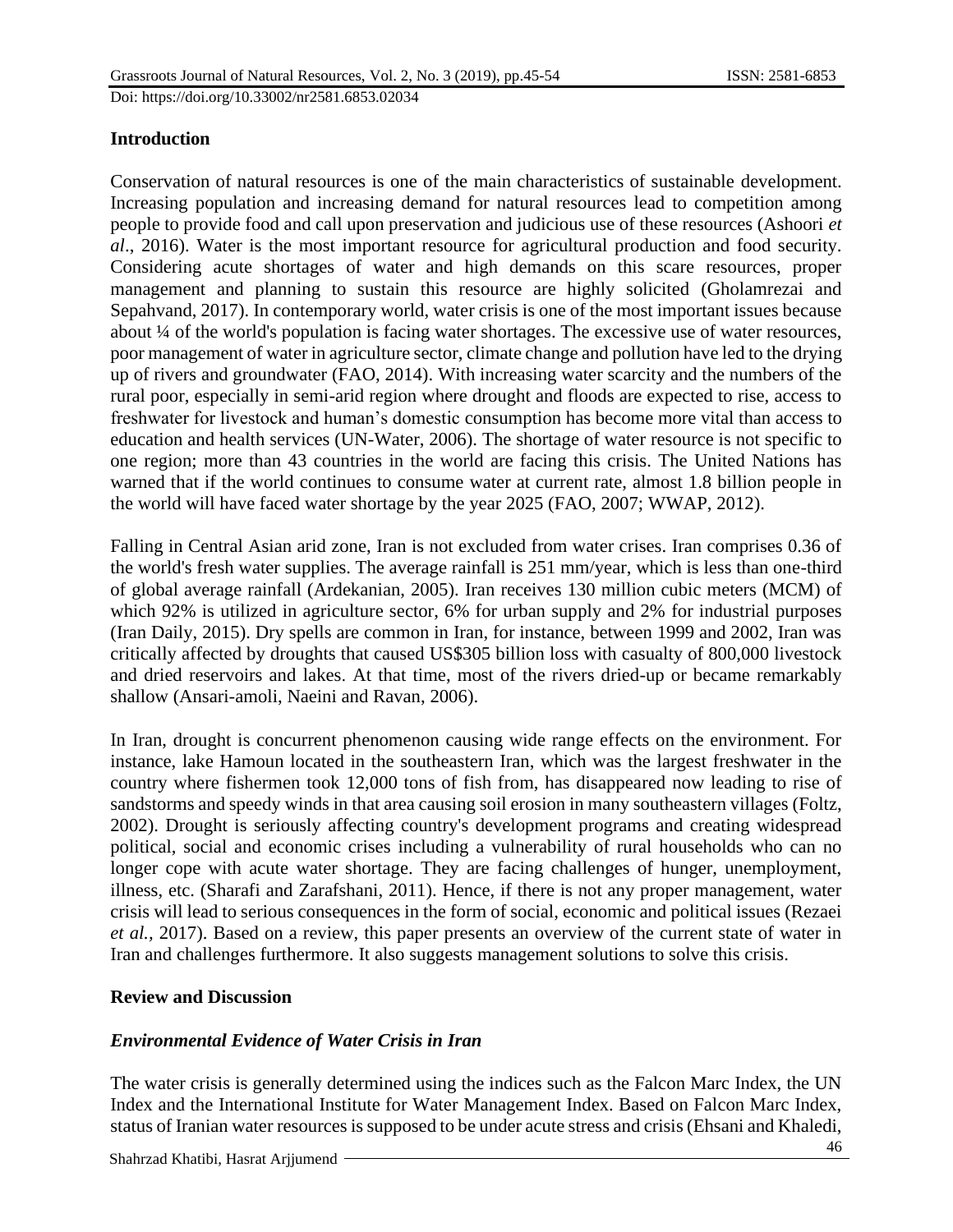Doi: https://doi.org/10.33002/nr2581.6853.02034

2003). The comprehensive water studies indicate that 72% of precipitation evaporates and transpires and only 22% of precipitation flows in as surface water source (Alemohammad and Gharari, 2015). In Iran, very low quantity of water is available in the surface water bodies such as Lake Urmia, Bakhtegan Lake, Gavkhoni Lake, etc. The low water availability in such lakes is attributed to decreasing rainfall, increased evaporation and negative anthropogenic activities, such as dam construction, diversion of water from the rivers, unlimited withdrawal of surface water, and loss of vegetation. The situation of underground water is further grim. The statistics of 2010 shows that about 10 trillion cubic meters of water was withdrawn over the past 50 years, while the current withdrawal from underground sources has tripled (Kalirad, Malekian and Motamedvaziri*,* 2013). The effects of groundwater depletion may be seen in the form of saltwater penetration into groundwater, deepening of underground wells, declining water quality and downfall of groundwater aquifer (Assadollahi, 2009). As a result, 277 of the 609 plains in the country have been hit by critical conditions and characterized by reduced groundwater levels (Forootan *et al.,*  2014; Joodaki, Wahr and Swenson*,* 2014).

# *The Causes of the Water Shortage*

The existing evidences suggest that human being is main contributor to the water crises. Below are described some factors responsible for water shortage in Iran.

# *Population Increase and Dispersion:*

Iran has witnessed a significant increase in the population over the last century having the population of about 80 million. Its population growth rate is about 1.3%, which is, of course, declining over the past 30 years (Ardekanian, 2005). However, it is expected to reach 92 million by 2050 leading to increase the water demand dramatically (Abbasi-Shavazi, 2000; Karimi, 2009) . Population growth is the main cause of the global water crisis. It can be called as the Mother of Water Crisis. Statistics shows that the national water availability per capita has decreased from 7,000 m3/person/year to 2,000 m3/person/year over the last 40 years. So, it is clear that overpopulation is the main cause of water crisis (Vojdani, 2004). As a result, access to freshwater is decreasing with the growing population that poses challenge to drinking water sources. On an average, each Iranian citizen should consume 150 to 175 liters of water per day, while actually a citizen consumes 1.5 to 2 times higher that quantity (Panahi, 2000). Population growth has two direct and indirect impacts on using more water resources via: 1. increasing need for potable water in population centers; 2. increasing agricultural production (Ardekanian, 2005).

Most of Iranian people prefer living in areas where access to drinking water is better. Nearly 50% of the population living in the north and west parts of this country receive more rainfall. On the other hand, 70 percent of the population live in the urban areas lacking proper distribution of water. Unabated urbanization in Iran is adding to the problem of water shortage. Studies show that Iran's urbanization ratio has jumped from 31% in 1956 to 74% in 2011 ((Ali and Mahesh, 2011). As a result, over the past 50 years, the urban population in Iran has grown by 9 times, whereas the rural population has increased marginally by 1.7 times during the same period (Ali and Mahesh, 2011). It seems that imbalanced population distribution and population density in some regions of Iran, regardless of the main cause of water scarcity, lead to the implementation of water diversion projects, which ultimately lead to increasing water scarcity in these regions.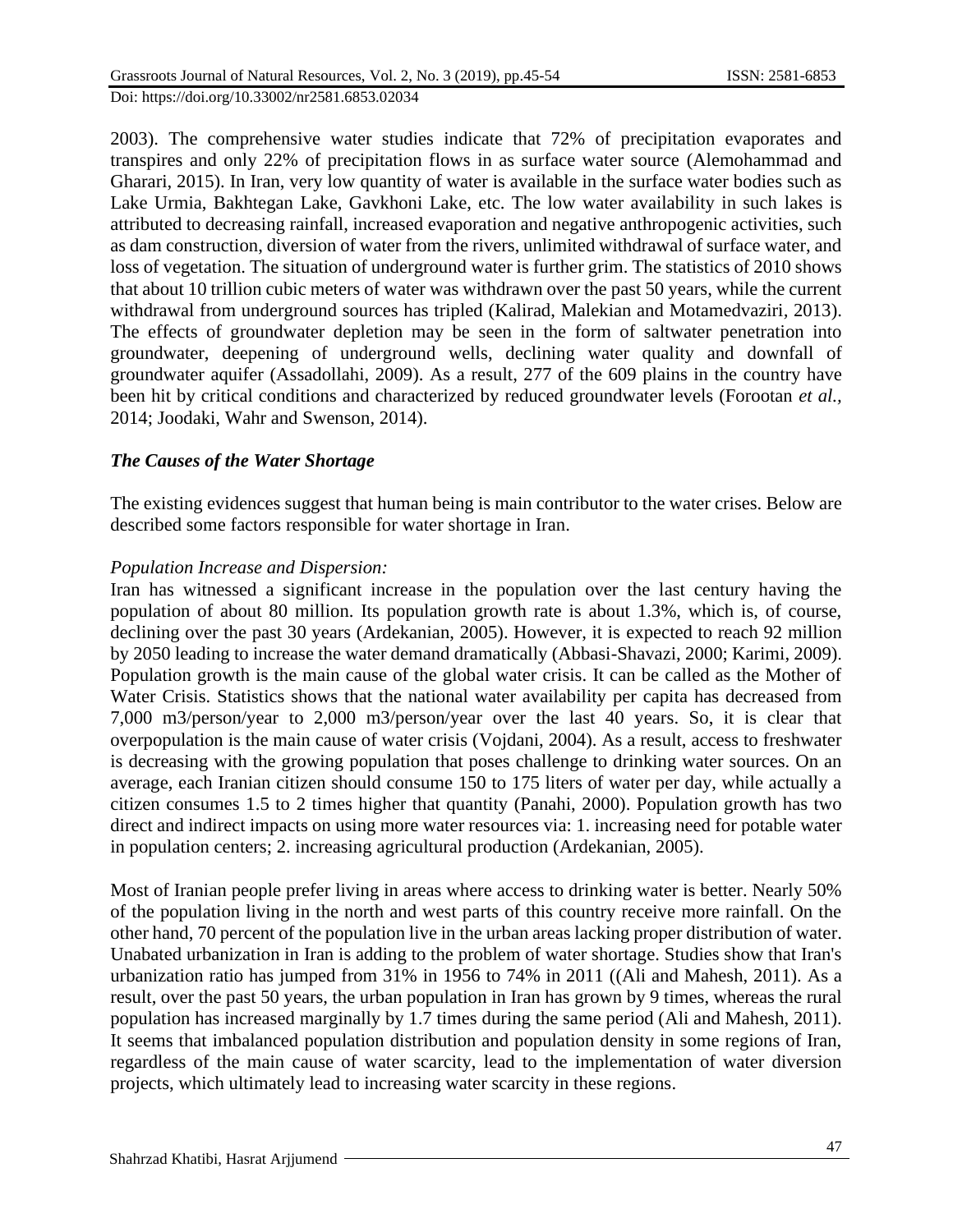*Inefficient Agriculture:*

Iran has always suffered from agricultural inefficiencies. Nearly 92% of Iran's water is used for agriculture with average productivity of 0.75 kg/m<sup>3</sup> (Keramatzadeh, Chizari and Moore, 2011). For example, the yield of wheat per cubic meter of water is 0.7 kg, as against the average 1 to 1.7 kg per cubic meter (Zwart and Bastiaanssen, 2004). It seems that farmers use the water for growing crops without proper planning and because of not using modern technologies. Moreover, low water efficiency in irrigation systems has led to more use of groundwater in agriculture (Assadollahi, 2009). Principally, irrigated agriculture is the main cause of water scarcity in this sector. Most of the studies show that irrigation efficiency in Iran is between 33% and 37%, which is less than world average (Keshavarz *et al.,* 2005). On the other hand, inappropriate and mismatched crop patterns throughout the country are the main factors that famers choose based on market prices regardless of the water scarcity (Madani, Agha Kouchak and Mirchi, 2016).

# *Drought and Temperature Variations:*

Aridity creates erratic pattern of temperature and rainfalls in Iran. In more than half of the country, rainfall is only less than 100 mm. The average temperature of Iran is 16°C and the average annual evaporation is 2,556 mm. Iran's trend of erratic and deficit rainfalls makes it a dry and semi-arid country (Assadollahi, 2009). The uncertainties of rainfalls also create barrier to planning for handling water shortages. Erratic rainfall pattern, occurrence of floods and declining snowfall are indicators of changing weathers, which also cause severe flood in humid regions in north of Iran and less precipitation in arid regions in the west of Iran with extension of drought (Abbaspour *et al*., 2009). Moreover, Iran's mean temperature has jumped up by 2 degrees in a hundred years' period, and it is 4 times higher than the global average (Masoodian, 2004). It has exacerbated the consequences of water shortage: high evaporation and transpiration, increasing water requirement of plants, reducing aquifers and vegetation, declining quantity and quality of agricultural production, decreasing farm incomes and growing costs of living, declining livestock production and number, declining fertility and quality of pastures, increasing deforestation and desertification, increasing salinization, and the loss of wildlife habitats.

## *Mismanagement of Water:*

The mismanagement of water resources plays a major role in creating a water crisis. In Iran, the government has no program to conserve rainwater and compensate water shortage during dry spells. Evidently, drought is resulted by mismanagement of rain waters, and most of the lands are converted without taking into account the ecological and environmental capabilities of different categories of lands in the country. For instance, turning 90,000 hectares of Orumiyeh grape fields into apple orchards by using 5 times more water is one of the most important reasons of Orumiyeh Lake dried out. Similarly, converting Isfahan province to an agricultural and industrial land has caused the Zayande river to dry. In addition to the lack and/or weakness of water management, limited government investment, lack of support, influence of powerful groups, inappropriate plans for the region, extended population in metropolises, water diversions and lack of its proper distribution, and lack of attention to and investment in the modern irrigation methods should be considered important issues causing water shortage in Iran (Maghsoudi *et al*., 2013).

# *Water Management Strategies*

By increasing awareness about freshwater resources, quality and quantity of water may be conserved. Water crisis is not about too little water that we have; however, it is about bad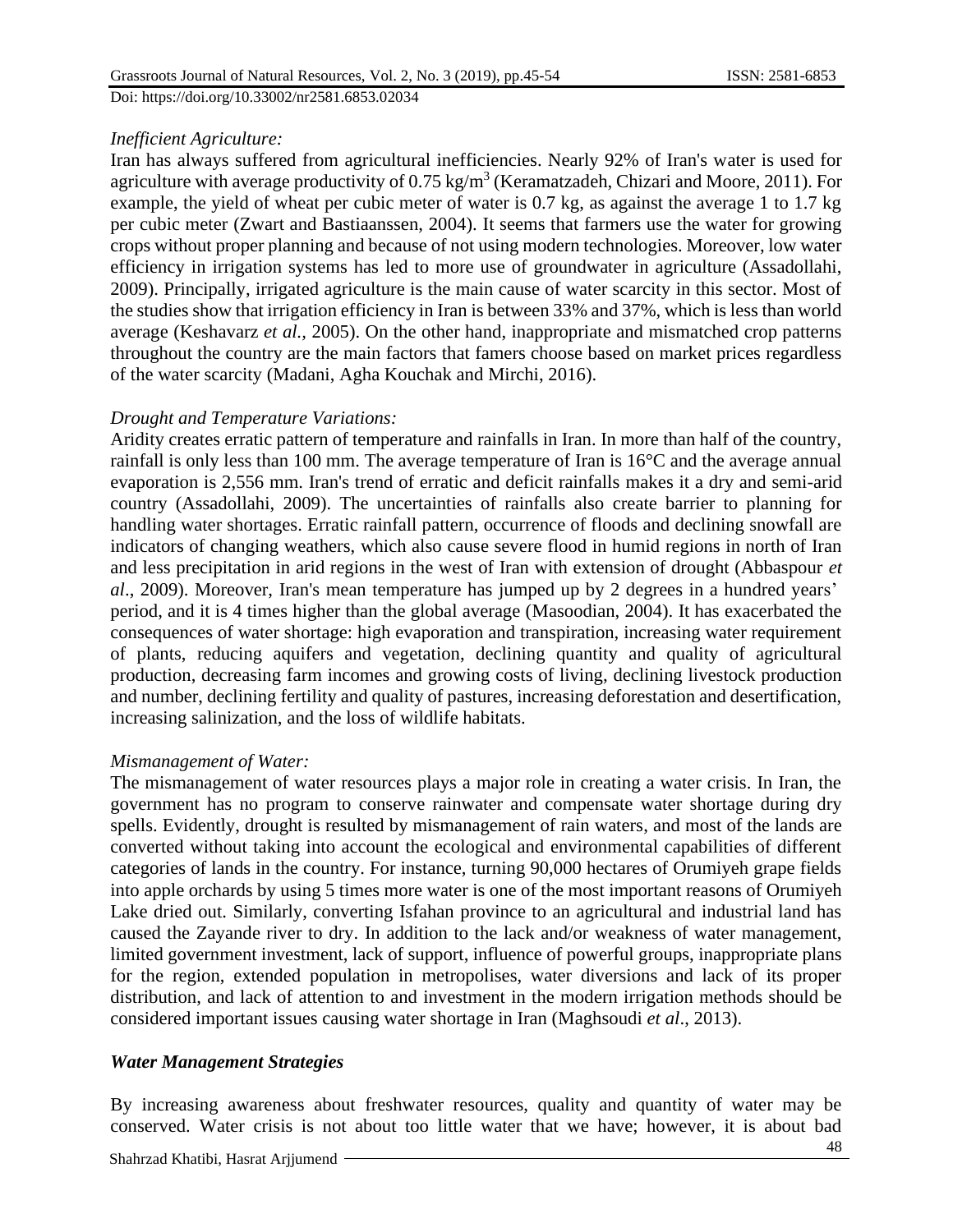management of water (Cosgrove and Rijsberman, 2000). Water management in arid and semi-arid area needs special policies and measures in order to reduce water wastage, decline water demand and increase water use efficiency because drought is unpredictable and water shortage and drought issues have multidimensional aspects for community (Pereira, Oweis and Zairi, 2002). At the moment, most of the offered solutions are solutions from short-sightedness and focus mainly on curing symptoms of problems rather than addressing root causes. Iran's water problems are gigantic; hence, an urgent action is essential. Therefore, described below are some solutions to cope with the problem.

#### *Control of Population and Dispersion*:

As mentioned above, unplanned and irregular expansion of the main cities in the past 100 years contributed to overpopulation. Overpopulation causes different problems such as urbanization, migration and increasing water demand, especially leading to competition between human consumption, agriculture and industries for using water, while there is no match between demand and water availability in Iran. Therefore, the government's priority should be to keep and maintain the population of Iran, and to provide support programs and allocate budget for small villages and towns by creating employment, welfare services and reducing poverty in order to begin the reverse process of population migration from the large cities of the country to small towns and villages (Taherkhani, 2002). For instance, 20% of population live in Tehran (capital of Iran) where government should consider different short-term and long-term policies in order to decrease economic attractiveness for migration. Moreover, increasing the quality of living and working the other parts of the country especially tribal and rural areas to avoid migration to Tehran and other mega cities (NRC, 2005) might be useful for controlling of dispersion.

## *Changing Cropping Pattern with Environmental Protection:*

One of the most important issues at the macro level is food security. Keeping and improving quality and quantity of agricultural products through efficient use of natural resources should be achieved through a suitable cropping pattern. The cropping pattern in a given soil and water resource is determined by various factors such as climate, water resources, soil properties, culture, mechanization, crop disease and marketing (NRC, 2005). One solution is changing agricultural production and using different crops, which are more tolerant to water scarcity. Farmers can change their crop calendars to harvest earlier and avoid using much water, especially, in the hottest months of the year from June to August. In arid regions, specialized technique like deficit irrigation can be applied in order to get maximum productivity per unit area (Diaz *et al.,* 2007). Another solution is planting annual crops instead of perennial crops. The farmers can select annual crops based on seasonal water demand especially crops with the least demand to reduce water consumption (NRC, 2005).

## *Monitoring Surface and Underground Water and its Withdrawal:*

Water resource laws emphasize the initialization of primary data on surface and underground water, because lack of enough information is a barrier to suitable management of these resources. It is essential to audit all resources and identify new resources. It is also important to provide practical solutions in order to develop the operation of pump stations and deep water wells. Moreover, measuring and telemetering of water in different parts of transmit and production of water to determine exact percentage of unaccounted water will improve efficiency (Vojdani, 2004). Assigning funds to monitor data through piezometers and improving data collection and monitoring of water quality will help manage water resources in better way. Furthermore, the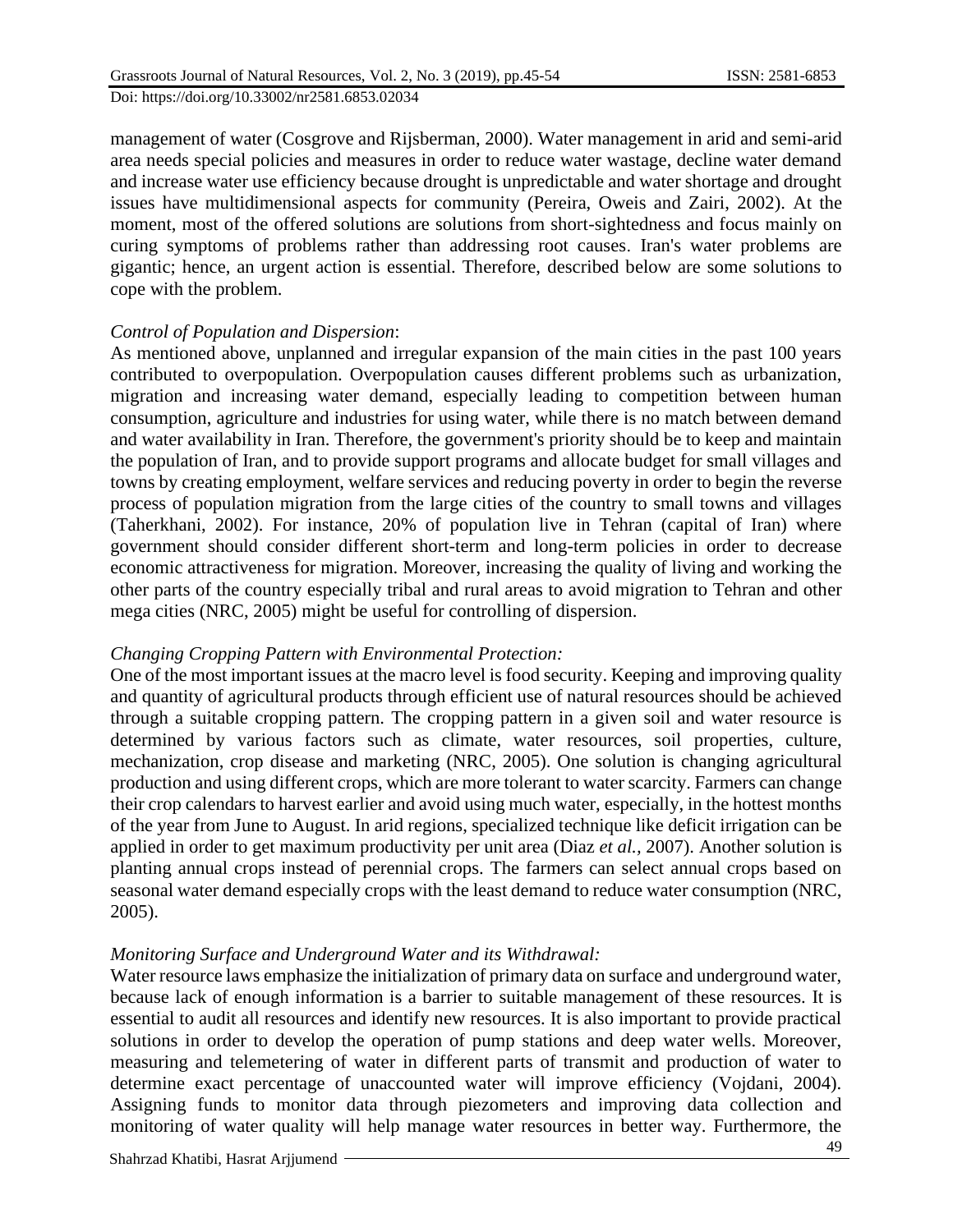investment by the government to install pipelines to transmit water for cities and villages will improve quality and quantity of available water. Evaporation loss can be checked in such a manner. Government must support farmers to convert the earthen canals into cement-lined canals to stop water leakages. The polyethylene pipes can also be used to transport water. This will help manage water resources effectively and increase irrigation efficiency (Assadollahi, 2009). One of the major areas needs to be repaired is the leaking water distribution systems, as in some cities from 40% to 90% of water is lost during transfer from one point to the other (Moe and Rheingans, 2006).

## *Increasing Water Prices:*

The price of water is cheap, so people do not have an incentive to protect this precious resource in urban areas and in rural areas. The physical unavailability of water is just a limiting factor rather than a price. On the other hand, not only government's support (by subsidization of water and energy) has not led to an improvement in the livelihood of farmers and agricultural productivity, but also surface and groundwater has become rare or declined significantly. In fact, farmers extract cheap water from groundwater by electricity or diesel devices without any restriction (Madani, Agha Kouchak and Mirchi*,* 2016). The government should increase the price of water and energy in the crops, industries, companies and the villages with high income. This will utilize the earnings to improve and adjust the methods of cultivation in addition to irrigation. On the other hand, by providing low-interest loans to agricultural modernization the government can decrease the consumption of water (Mohammad and Yazdanian, 2014).

# *Establishing Local Cooperatives by Participation of Farmers:*

Maghsoudi *et al.* (2013) believe that lack of government support, failed government promises, inappropriate regional plans and unfavorable policies tended not to support the farmers in Iran. Moreover, no participation of farmers, complex bureaucracy, uncertainty of projects, and lack of utilizing local capacities are the main reasons for unsustainability of water cooperatives (Maghsoudi *et al*., 2013). The government should adopt the right policies along with encouragement and strengthening of the cooperatives' membership, activities, board of directors, management, staff training, expertise, and so on. The cooperatives should be strengthened to become democratic institutions with farmers' candid participation. The farmers' participation is crucial for understanding farmers' priorities and new ways of managing land and water, and for ensuring that farmers have enough information about existing technologies (Ziadat *et al*., 2012) to better manage water resources. Technical innovations are necessary along with four main decisive factors: 1. creating community-based partnerships; 2. encouraging participation of local people; 3. training of management personnel; and 4. facilitating the organizations to play important role in the development of innovation (Bhuyan, 2007).

## *Education and Familiarization of Farmers:*

The awareness leads to concerns about environmental problems. Inevitably, sufferings from problems push to find solutions (Sudarmadi *et al.,* 2001). However, the farmers generally have insufficient knowledge to manage and preserve water; so appropriate training at all levels can help manage agricultural water. Gholamrezai and Sepahvand (2017) found in Lorestan province of Iran that most of the population of farmers is middle-aged and majority of them (about 67.6%) were educated less than high school. These results are similar to the results of the other researchers in different regions of Iran (Gholamrezai and Sepahvand, 2017). Rezaei *et al.* (2017) also reported that in rural Sabzevar the majority of the farmers have education under diploma or no education (i.e., 73.7%). Therefore, farmers' empowerment with education related to the preservation of water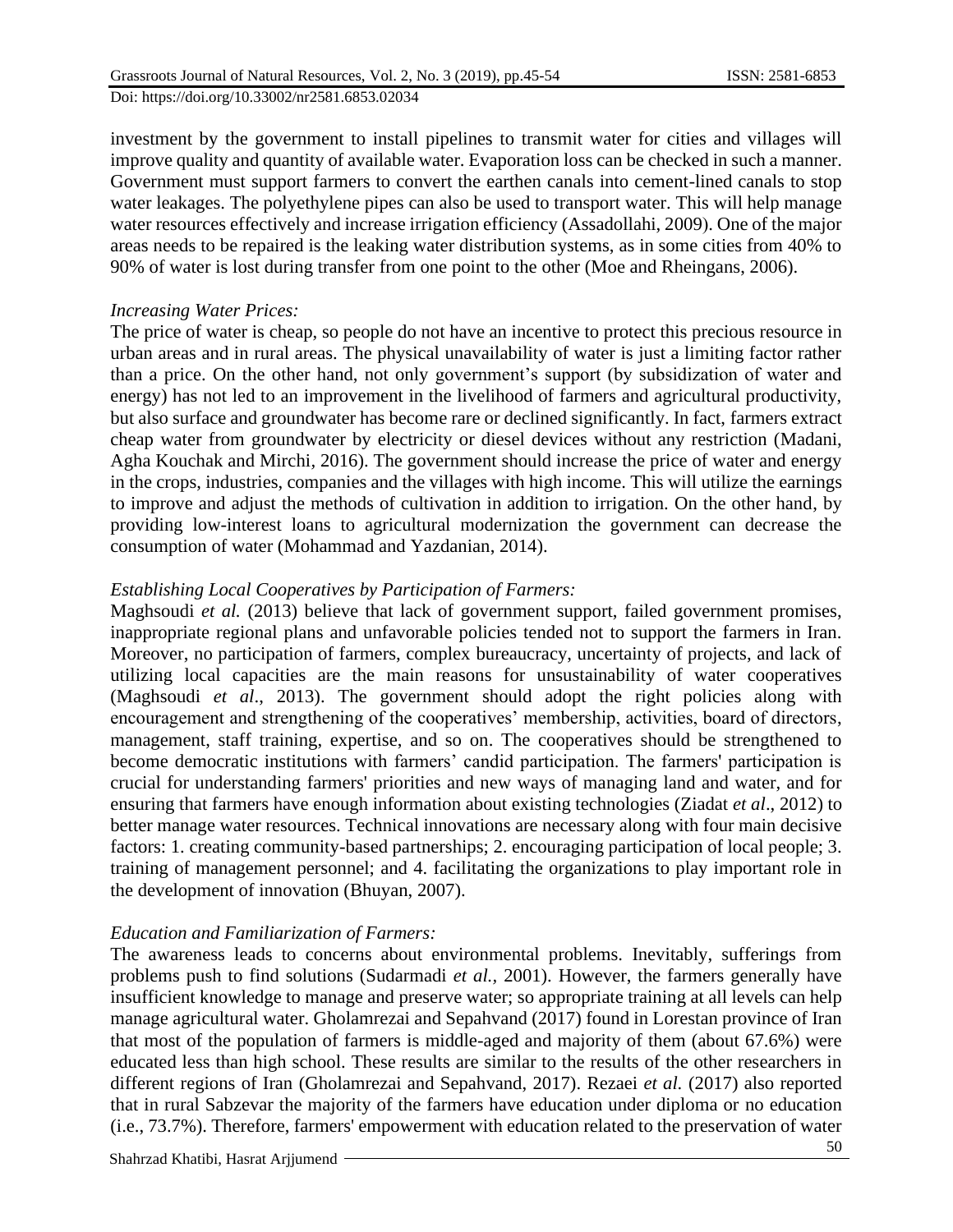and soil resources will increase the knowledge of farmers in the face of existing problems, which will also lead to farmers' participation in optimal irrigation (Akwabi-Ameyaw, 1997; Salam, Noguchi and Koike, 2005). Positive attitude is the most important thing that can help farmers' participation in irrigation management for the purpose and solving problems (Rezaei *et al.,* 2017). Because awareness of farmers about water scarcity and knowledge about technologies, it can be a positive effect on their behavior to deal with this crisis. For instance, using subsurface water retention technology (SWRT) (polyethylene membranes with surface mulch) by farmers can overcome the water scarcity, especially, in sandy soil areas (Amirpour *et al.,* 2016).

#### *Water Consumers' Training:*

Although urban areas use less than 10% of water, the urban population grows so rapidly that water demand increases dramatically. In addition to drinking water, sanitation services also have become costly and hard to access (Richards, 2001). Therefore, it is necessary to change public attitude toward water and consider water an economic commodity in the domain of economic, social and cultural development (Mohammad and Yazdanian, 2014). Many researchers believe that increasing community and consumer awareness will impact water management meaningfully (Pereira, Oweis and Zairi, 2002; Jahani, 2005). For example, in Amman, in condition of a water crisis, members of the family play an important role to cope with water problem and they use water judiciously to conserve it better. The children specially are educated how to protect water supplies on daily basis (Potter and Darmame, 2010). Education and awareness of the people can change their attitude at individual level and community level. As a result, training and education are the best ways to improve and reform society's behavior as well as action (Abadi, 2017). The engagement of people and society in preserving and developing the environment and water resources will push managers and planners to respond to the needs of the community and to pay attention to the environment. The responsible government officers cannot be allowed to disengage from the burden of responsibilities, as they may change the attitude of the public towards water (Babran and Honarbakhsh, 2007).

## *Development of Services and Industry:*

It should be admitted that agriculture with a high consumption of water and low productivity cannot have a significant impact on economic growth and food supply throughout the country. The government should allocate budget for imports of agricultural products with high water consumption and the development of services and industries to economic growth and save more water in these circumstances. The studies show that, for instance, most of the countries in Middle East and North Africa (MENA) region are dependent on cereal production using a lot water with less efficiency. It is better to shift to less water dependent crops and exporting them to other countries in return of importing cereals. On the other hand, using development services and new technologies can improve efficiency. Roudi-Fahimi, Creel and De Souza (2002) indicated that drip irrigation compared to conventional irrigation uses 30% to 70% less water and increases crop yield from 20% to 90%. Efficient plumping fixture can also reduce water use in cities. It can be setting up low flush, dual flush and vacuum flush toilets in place of ordinary flush, thereby, saving water significantly and using rainwater collection systems for toilet flushing and gardening, greywater recycling for gardening, and landscaping. In industrial areas, recycling water and improving water productivity can be applied to reduce overall water use (Moe and Rheingans, 2006).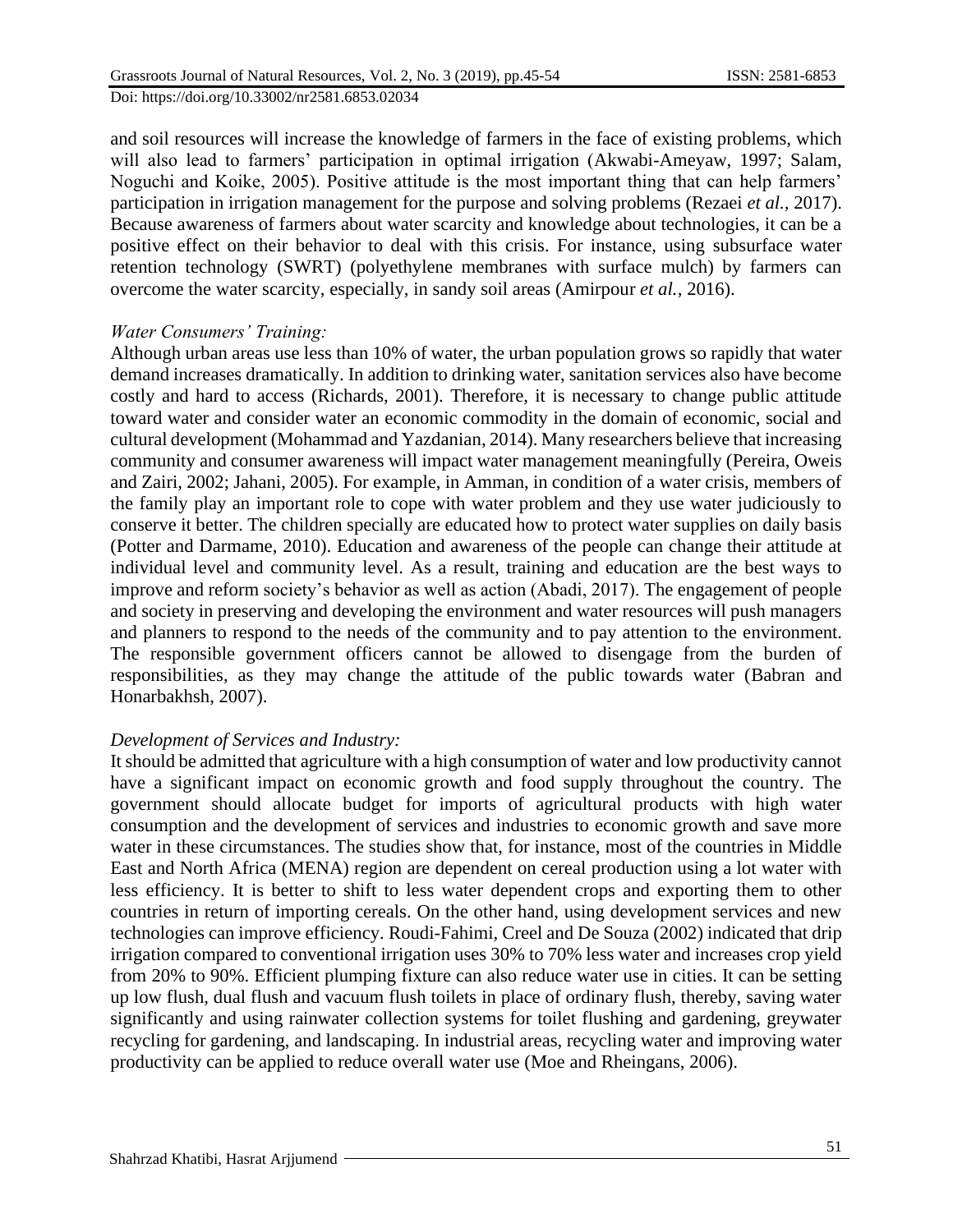# **Conclusion**

Iran is located in arid and semi-arid zone with limited rainfall and increasing water scarcity, while suffering from overpopulation as well as mismanagement in different areas such as social, economic and agricultural sectors. Neither the government nor the society take the water crisis seriously. The shortsightedness and one-dimensional view of the managers do not help solve water crisis; rather the situation is deteriorating in different areas of the country. Many cities, especially, in southern parts of Iran have been suffering from acute water shortage. Assessing the water crisis scientifically and using the experience of other countries in managing water problems would help solve to a great extent. Arresting the urbanization, distribution of population in the whole country, increasing agricultural productivity, realizing the value of water, creating local cooperatives and encouraging farmers' participation, developing the services and industries and mass education about the judicious use of water may some crucial measures to help improve the conditions.

# **References**

- Abadi, B. (2017). Could farmers' awareness of environmental NGOs be associated with water conservation behavior? An application of Contingency Table Analysis. *Azarian Journal of Agriculture*, 4(4): 95-109.
- Abbasi-Shavazi, M.J. (2000). Effects of marital fertility and nuptiality on fertility transition in the Islamic Republic of Iran, 1976-1996. Working paper. Australian National University.
- Abbaspour, K.C., Faramarzi, M., Ghasemi, S.S. and Yang, H. (2009*).* Assessing the impact of climate change on water resources in Iran. *Water Resources Research*, 45(10).
- Akwabi-Ameyaw, K. (1997*).* Producer cooperative resettlement projects in Zimbabwe: Lessons from a failed agricultural development strategy. *World Development*, 25(3): 437-456.
- Alemohammad, S.H. and Gharari, S. (2015). Qanat: An ancient invention for water management in Iran. *Water History Conference*, 24-26 Jun 2015, Delft, Netherland.
- Ali, A. and Mahesh, T.M. (2011). Urbanization Process in Iranian Cities. *Asian Journal of Development Matters.* 5 (1): 151–154*.*
- Amirpour, M., Shorafa, M., Gorji, M. and Naghavi, H. (2016). Effect of subsurface water retention using polyethylene membranes with surface mulch and irrigation on moisture, temperature and salinity of sandy soil of an arid region in Iran*. Advances in Environmental Sciences*, 8(1): 33-41.
- Ansari-amoli, A., Naeini, A.S. and Ravan, S. (2006). Effective use of space-based information to monitor disasters and its impacts. Lessons Learnt from Drought in Iran. UN-SPIDER Regional Support Offices. Available at [http://www.un](http://www.un-spider.org/sites/default/files/Iran_booklet_final_web_012016.pdf)[spider.org/sites/default/files/Iran\\_booklet\\_final\\_web\\_012016.pdf](http://www.un-spider.org/sites/default/files/Iran_booklet_final_web_012016.pdf)
- Ardekanian, R. (2005). Overview of water management in Iran. Water conservation, reuse, and recycling: Proceedings of an Iranian-American Workshop. *National Academy of Sciences*. Available at<http://www.nap.edu/catalog/11241.html> (Accessed on 2 June 2009).
- Ashoori, D., Bagheri, A., Allahyari, M.S. and Al-Rimawi, A.S. (2016). An examination of soil and water conservation practices in the paddy fields of Guilan province, Iran. *Anais da Academia Brasileira de Ciências*, 88(2): 959-971.
- Assadollahi, S.A. (2009). Groundwater resources management in Iran. 5th Asian Regional Conference of INCID, December 2009, Vigyan Bhawan, New Delhi, India.
- Babran, S. and Honarbakhsh, N. (2007). Water Crisis in Iran and the World. *Environment and Sustainable Development Studies Research Journal*, 1: 9.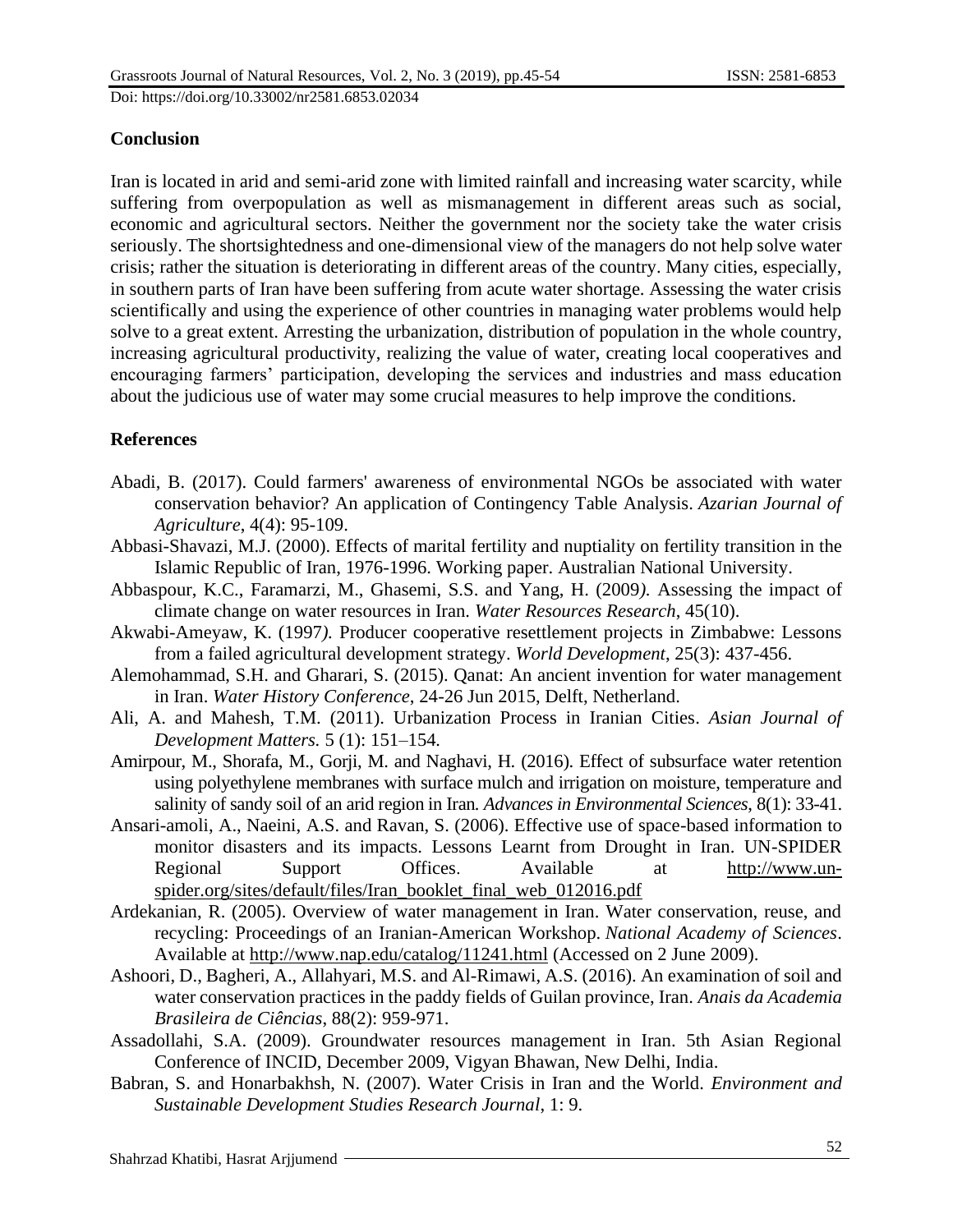Doi: https://doi.org/10.33002/nr2581.6853.02034

- Bhuyan, S. (2007). The 'people' factor in cooperatives: The effect of attitudes on member participation and commitment*. Canadian Jr. Agri*. *Eco.*, 55: 275-298.
- Cosgrove, W.J. and Rijsberman, F.R. (2000). Challenge for the 21st century: Making water everybody's business. *Sustainable Development International*, 2: 149-156.
- Diaz, J.R., Weatherhead, E.K., Knox, J.W. and Camacho, E. (2007). Climate change impacts on irrigation water requirements in the Guadalquivir river basin in Spain. *Regional Environmental Change*, 7(3): 149-159.
- Ehsani, M. and Khaledi, H. (2003). Agriculture water productivity in order to supply water and food security. 11th Seminar of Iranian National Committee on Irrigation and Drainage, Tehran, Iran.
- FAO (2007). *Coping with water scarcity, challenge of the twenty-first century.* Food and Agriculture Organization, Rome, Italy. Available at [http://www.worldwaterday.org](http://www.worldwaterday.org/)
- FAO (2014). *Coping with water scarcity in agriculture a global framework for action in a changing climate.* Food and Agriculture Organization, Rome, Italy. Available at <http://www.fao.org/3/a-i6459e.pdf>
- Foltz, R.C. (2002). Iran's water crisis: cultural, political, and ethical dimensions. *Journal of Agricultural and Environmental Ethics*, 15(4): 357-380.
- Forootan, E., Rietbroek, R., Kusche, J., Sharifi, M.A., Awange, J.L., Schmidt, M., Omondi, P. and Famiglietti, J. (2014). Separation of large scale water storage patterns over Iran using GRACE, altimetry and hydrological data*. Remote Sensing of Environment*, 140: 580-595.
- Gholamrezai, S. and Sepahvand, F. (2017). Farmers' participation in water user association in western Iran. *Journal of Water and Land Development*, 35(1): 49-56.
- Iran Daily (2015). *Iran's agriculture sector uses 92% of water resources*. Available at <http://www.iran-daily.com/News/121143.html> (Accessed on 29 June 2017).
- Jahani, A. (2005). Water security and demand management. 10th Conference of Iranian National Committee on Irrigation and Drainage*,* Tehran, Iran. Available at http://www.irncid.org/seminars/10.htm.
- Joodaki, G., Wahr, J. and Swenson, S. (2014). Estimating the human contribution to groundwater depletion in the Middle East, from GRACE data, land surface models, and well observations. *Water Resources Research*, 50(3): 2679-2692.
- Kalirad, Z., Malekian, A. and Motamedvaziri, B. (2013). Determining of Groundwater Resources Distribution Pattern (Case Study: Alashtar Basin, Lorestan Province). *Journal of Watershed Management Research*, 4(7): 57-69.
- Karimi, A.A. (2009). Water situation in Iran: challenges and achievements. European Water and Sanitation Services vs. Sustainable Development. Proc. of November 2009 Conference. Potable Water Services in Morocco-China-Austria-Iran, Athens.
- Keramatzadeh, A., Chizari, A.H. and Moore, R. (2011). Economic optimal allocation of agriculture water: mathematical programming approach. *J. Agr. Sci. Tech*., 2011(13): 477-490.
- Keshavarz, A., Ashrafi, S., Hydari, N., Pouran, M. and Farzaneh, E. (2005). Water allocation and pricing in agriculture of Iran. Water conservation, reuse, and recycling: Proceeding of an Iranian American workshop. Washington, DC: The National Academies Press, pp.153-172.
- Madani, K., Agha Kouchak, A. and Mirchi, A. (2016). Iran's socio-economic drought: challenges of a water-bankrupt nation. *Iranian Studies,* 49(6): 997-1016.
- Maghsoudi, T., Yazdi, F.K., Joneydi, M.S., Sedighi, N.T. and Davodi, H. (2013). Sustainability of agricultural water management associations in Iran (Case study of Khuzestan Province). *European Journal of Experimental Biology*, 3(1): 545-550.